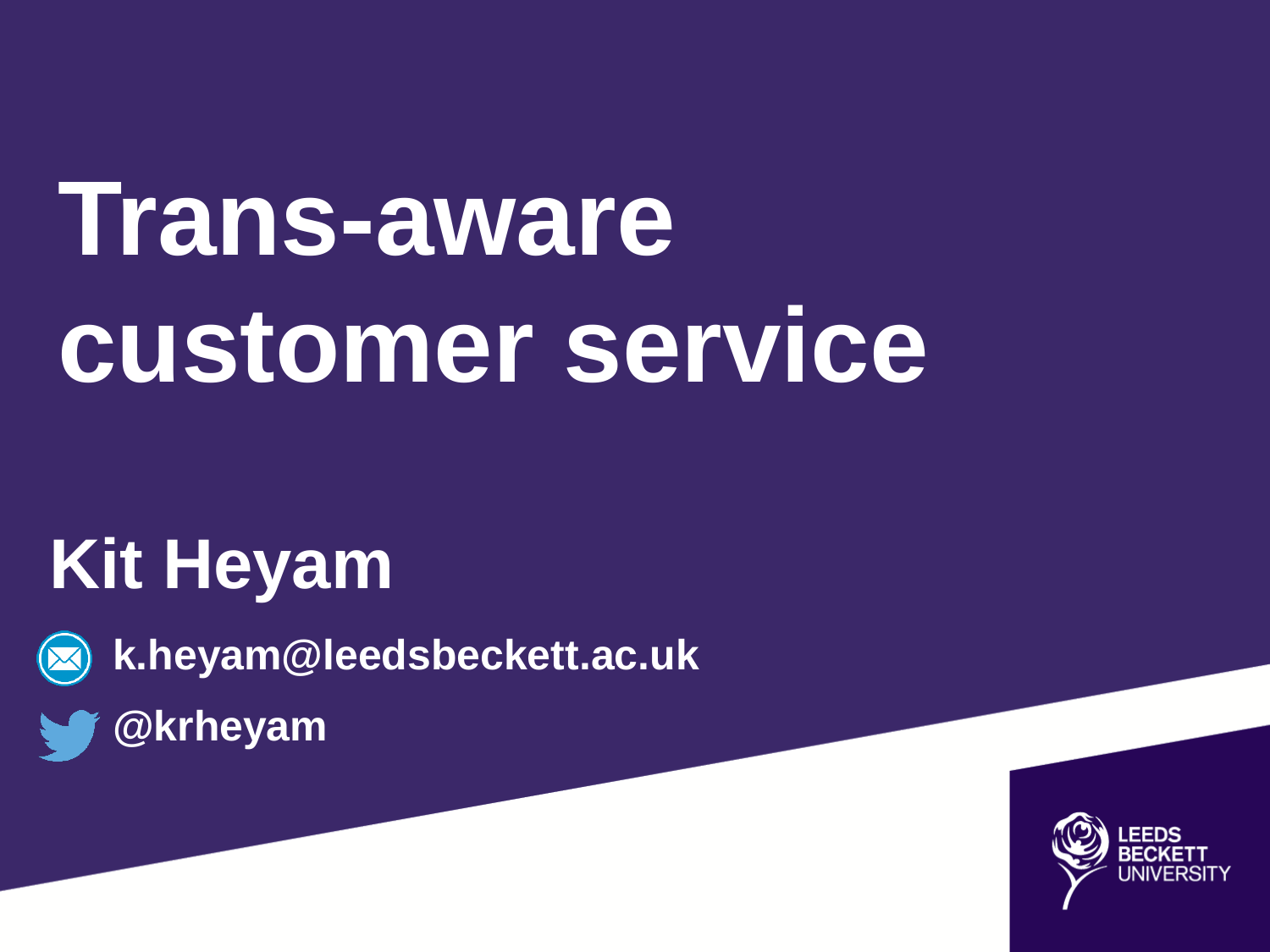#### **Why "trans-aware"?**

- Trans customers should not be an afterthought
- Proactively create trans-inclusive library services
- Signal to trans customers that they are valued

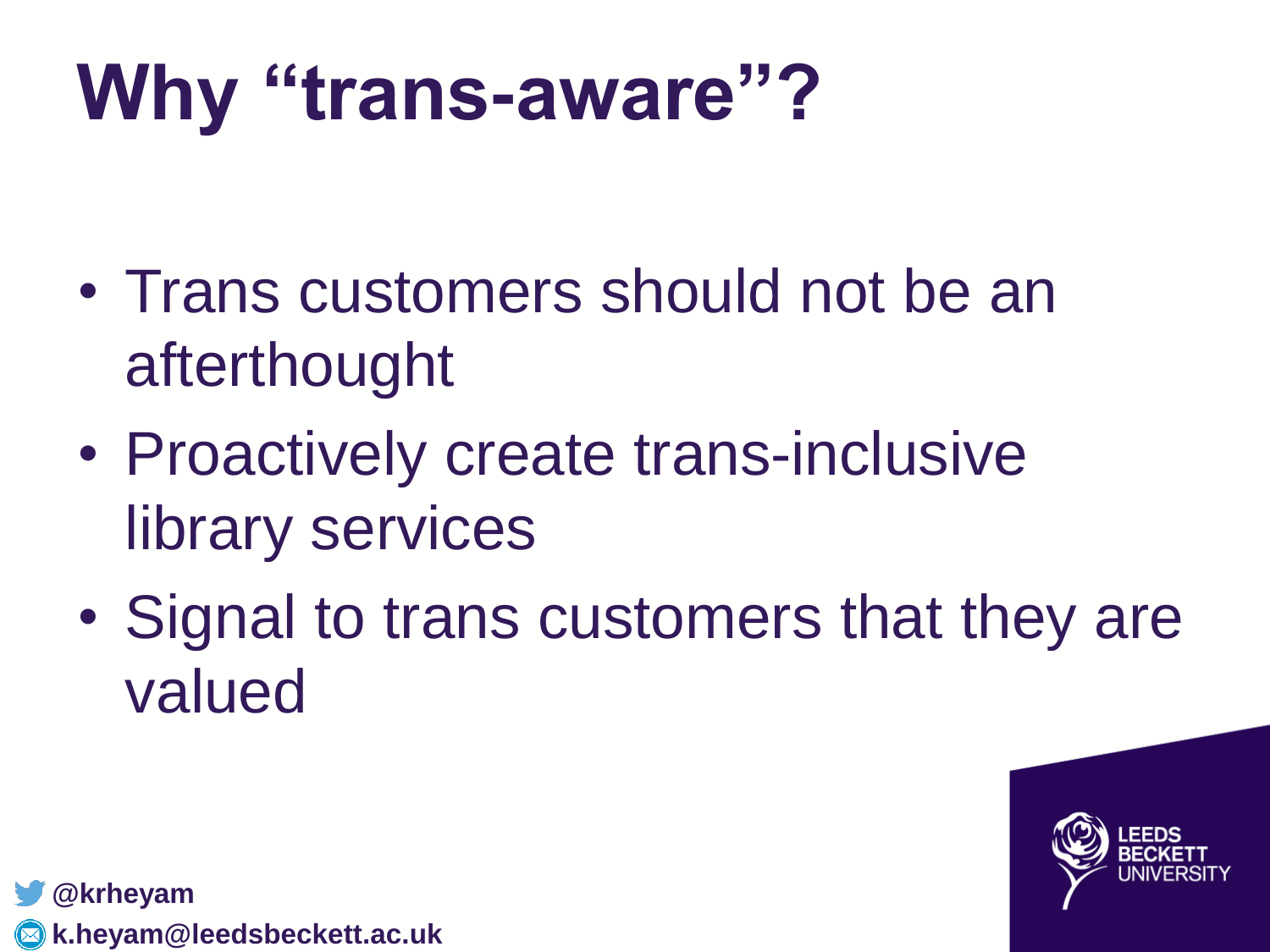#### **Outline**

#### • **The basics:**

- sex and gender
- the gender binary
- common terminology

#### • **Trans-aware library services:**

- library management systems
- confidentiality
- interpersonal interactions



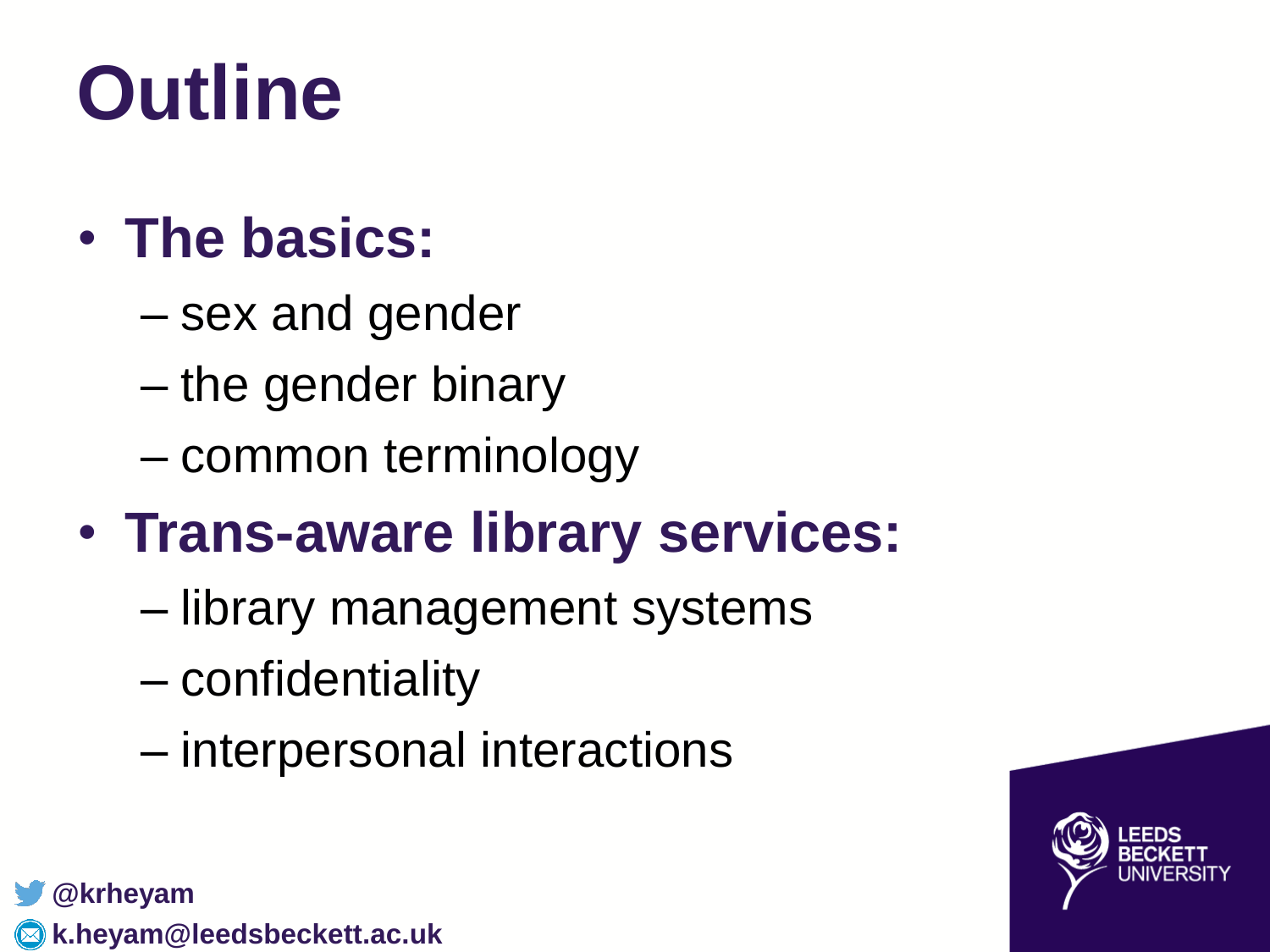#### **The basics: sex and gender**

**"Sex"** refers to the biological and physiological characteristics that define men and women.

**"Gender"** refers to the socially constructed roles, behaviours, activities, and attributes that a given society considers appropriate for men and women.

*World Health Organisation (http://apps.who.int/gender/whatisgender/en/)*

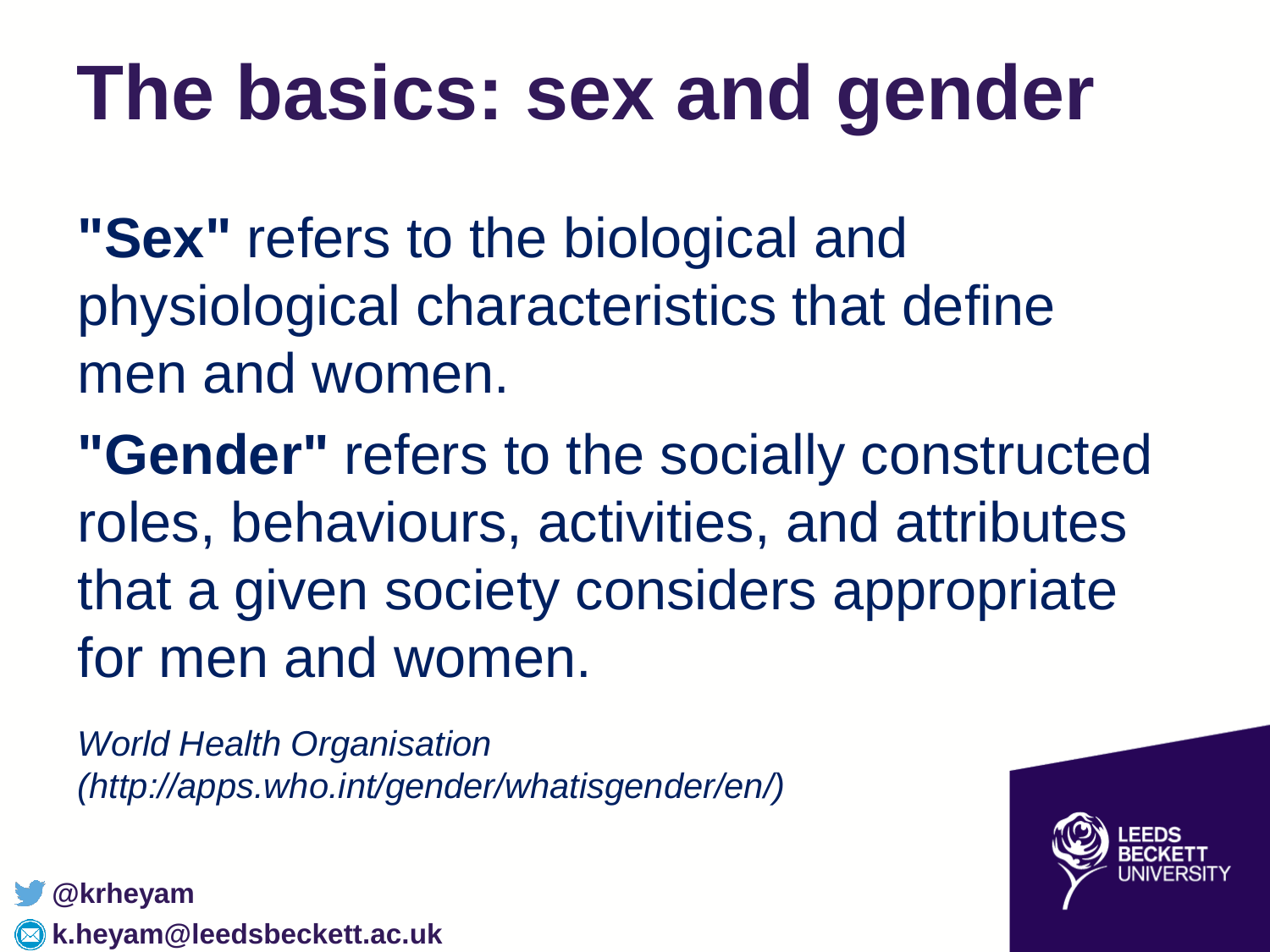#### **The basics: binary gender**

- We are **assigned** male or female at birth – not "born male" or "born female"
- These are **binary genders**: we're generally taught that someone can only be one or the other





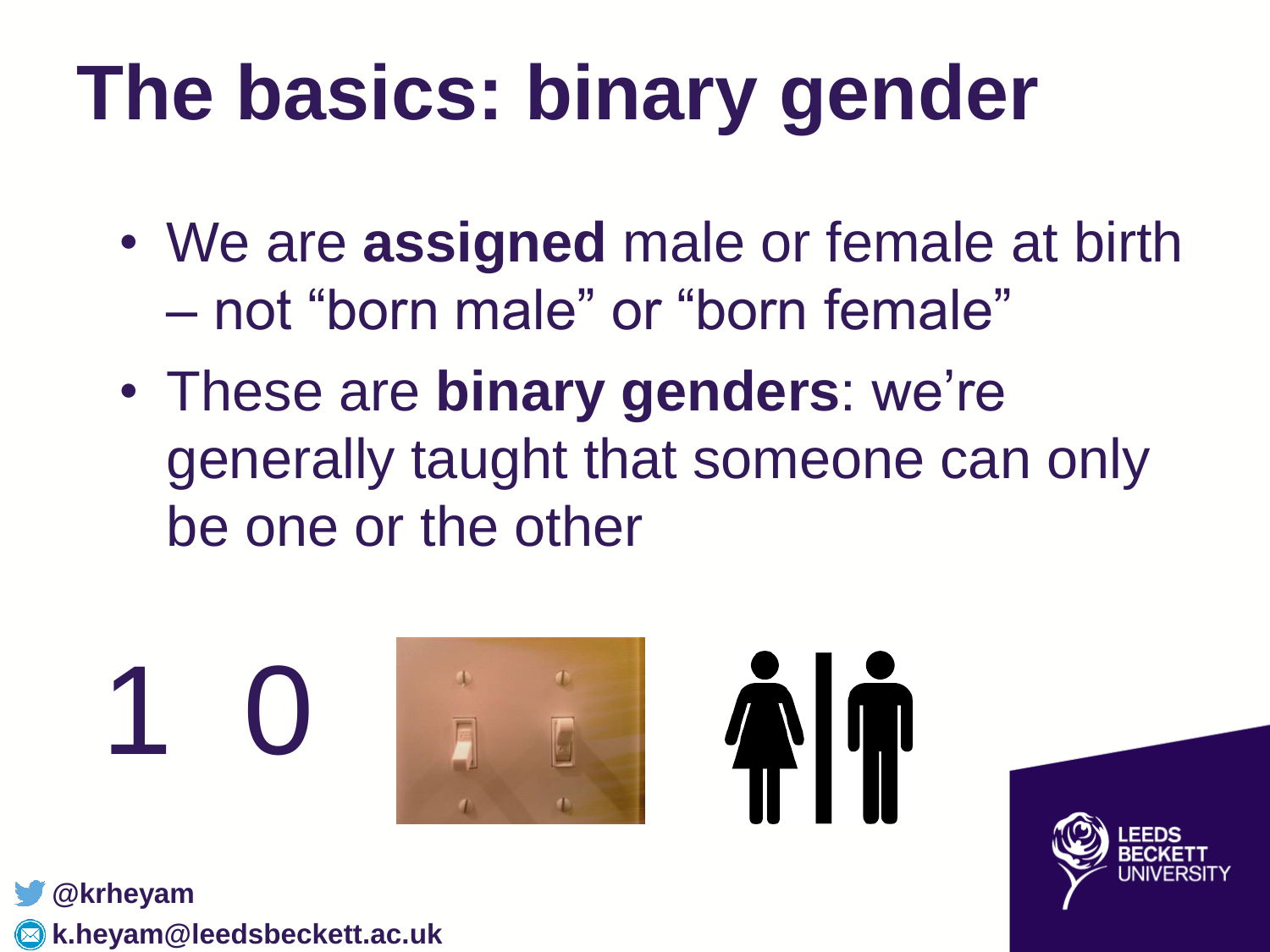### **The basics: multifaceted identities**



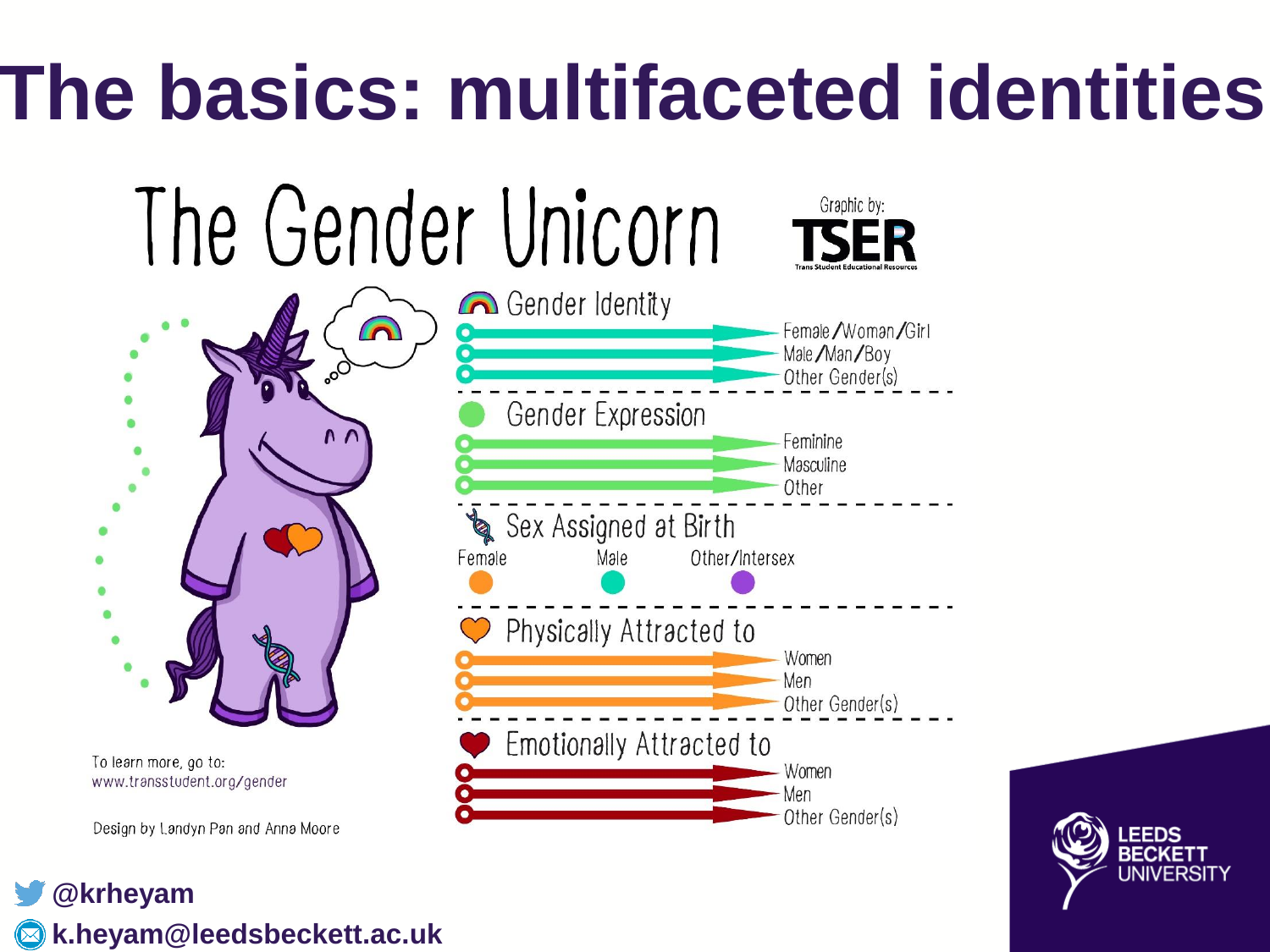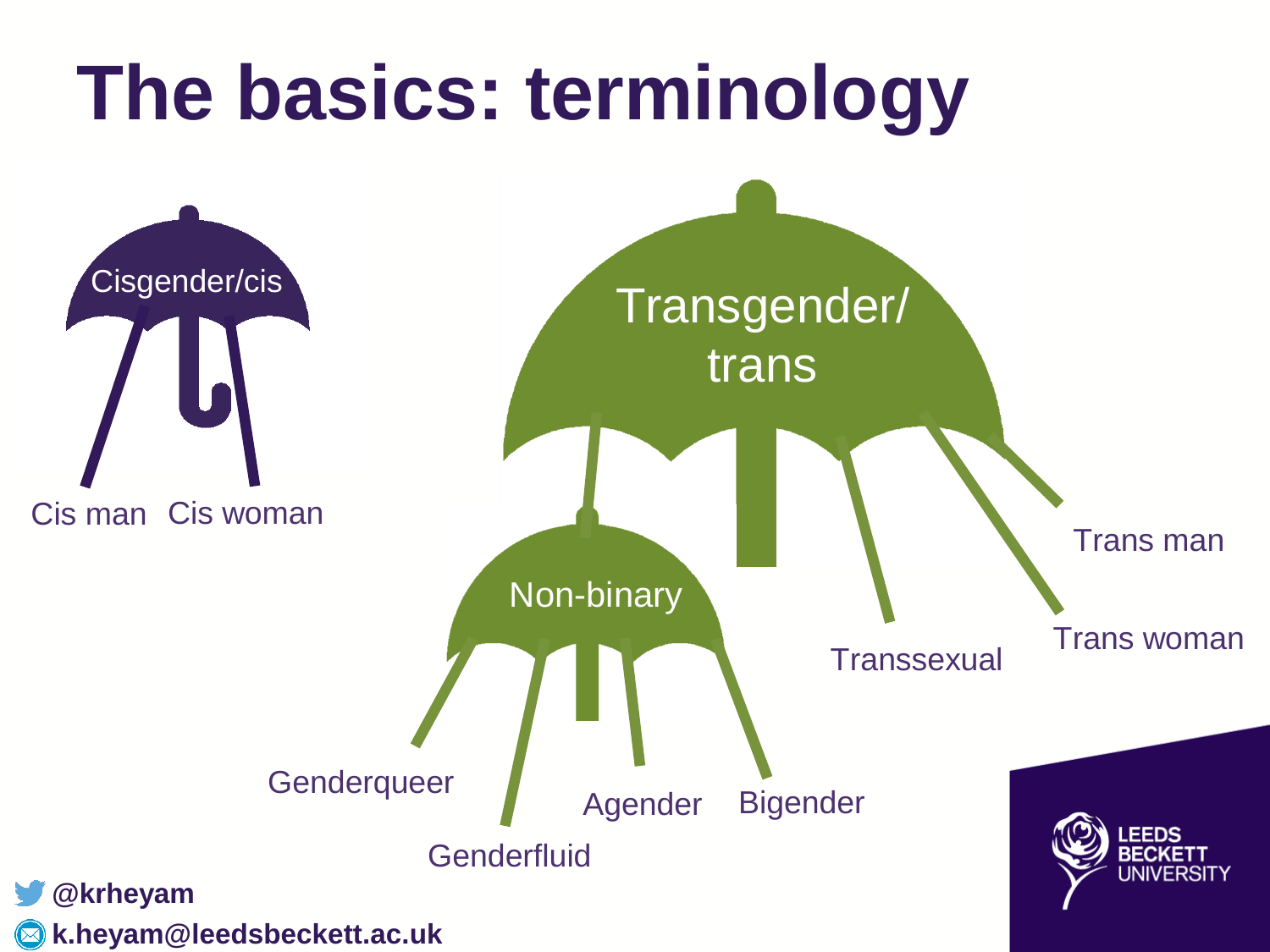# **Applying the basics**

- Where do we hold data that relates to a customer's gender?
	- Think beyond "gender" fields
	- Take confidentiality seriously
- When do we refer to a customer's gender?
	- Direct address
	- Third-person reference: pronouns (he/she/they etc.)

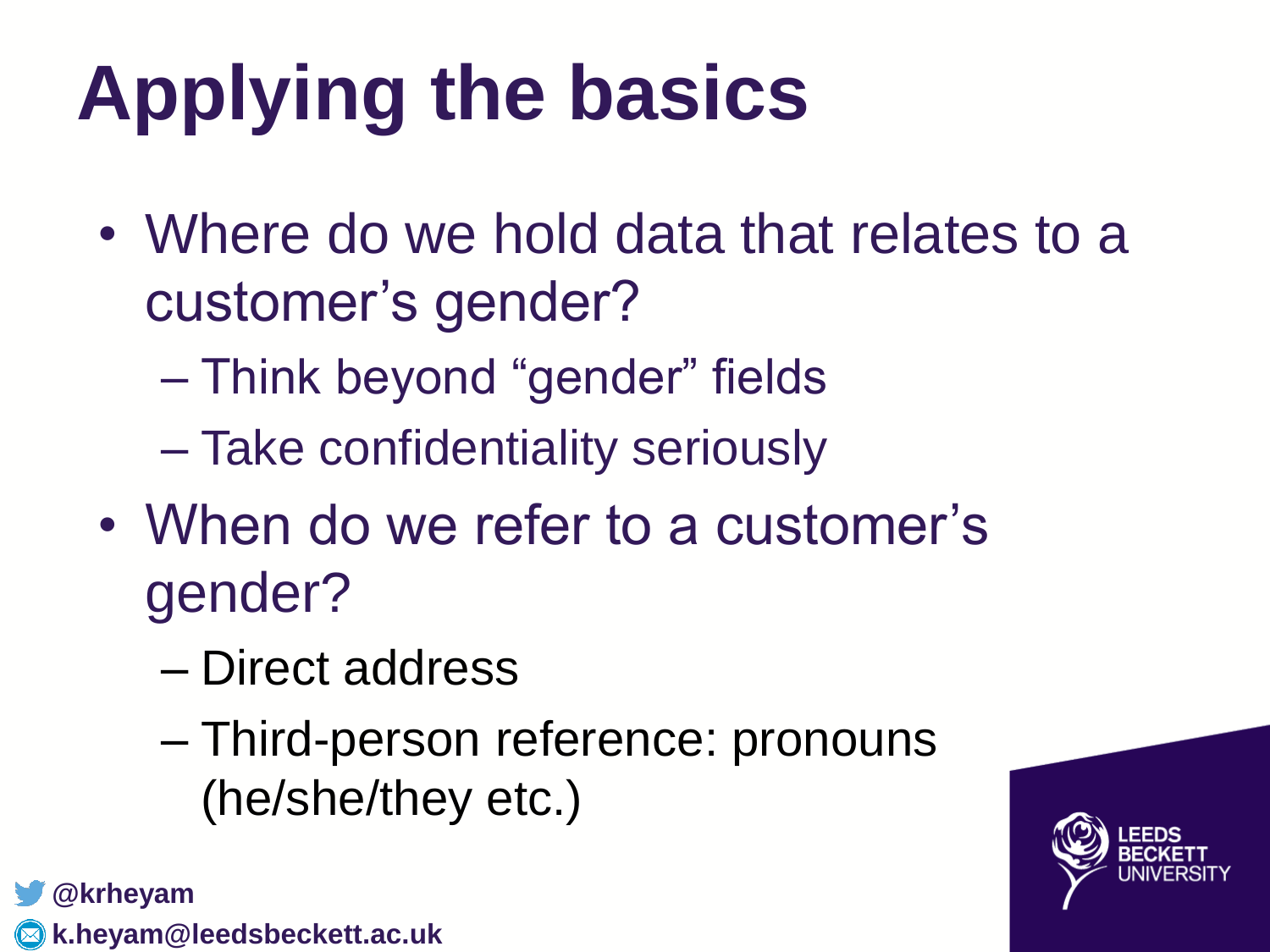## **Library management systems**

- How can a customer update the personal details on their library record?
	- Staff interface
	- Self-service interface
	- Library website
- Can library staff give confident and accurate advice on this?

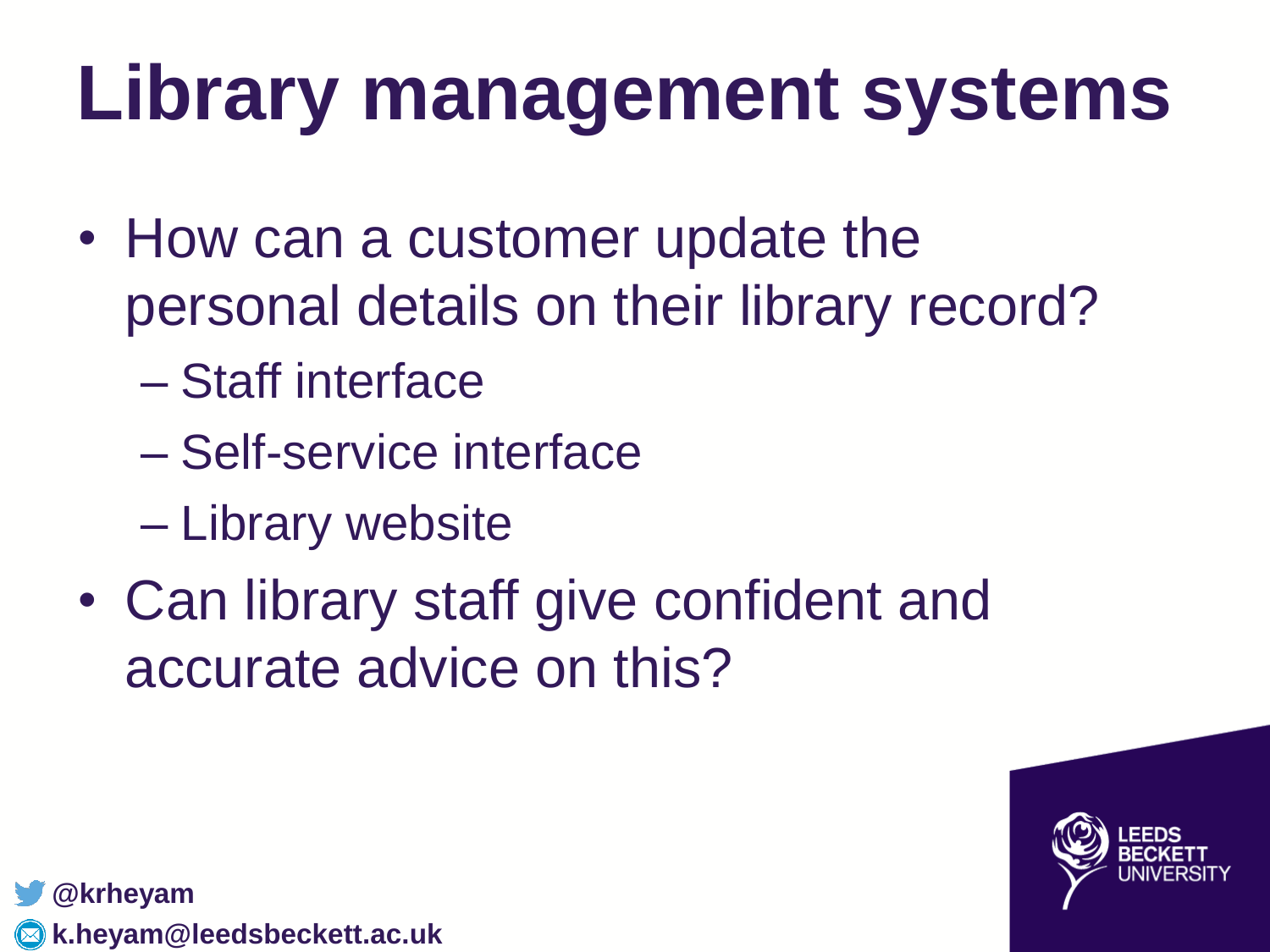### **Library management systems**

- Non-binary inclusion for existing customers and new applicants:
	- Gender field – Title field relevant/necessary?

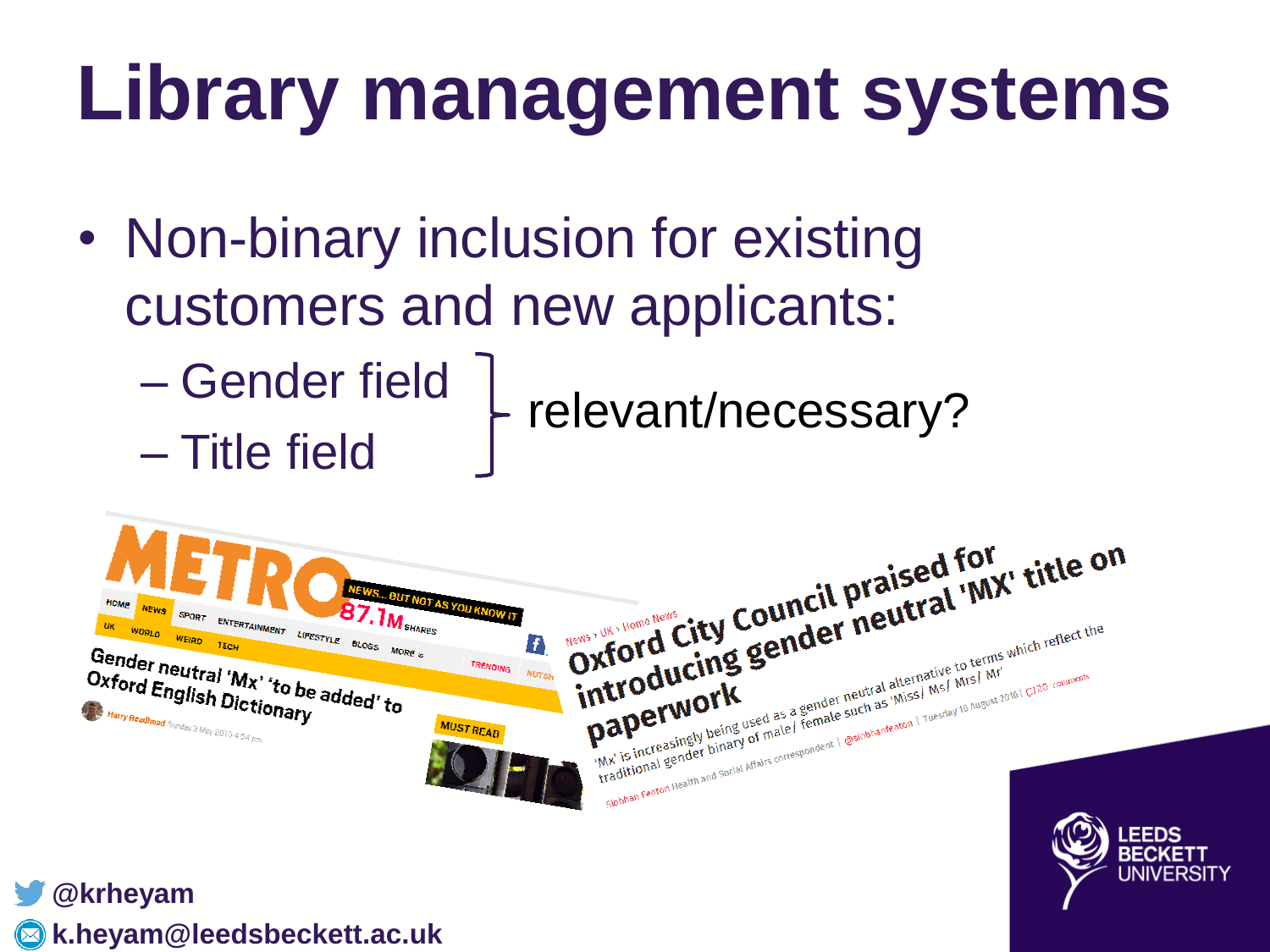### **Confidentiality**

How can you prevent trans customers from being 'outed'? Think about:

- Old documents showing previous names or titles (invoice letters, notes relating to previous incidents, photocopies of guest users' identity documents…)
- Staff asking colleagues for advice
- Handling complaints or feedback

Do you have procedures in place?



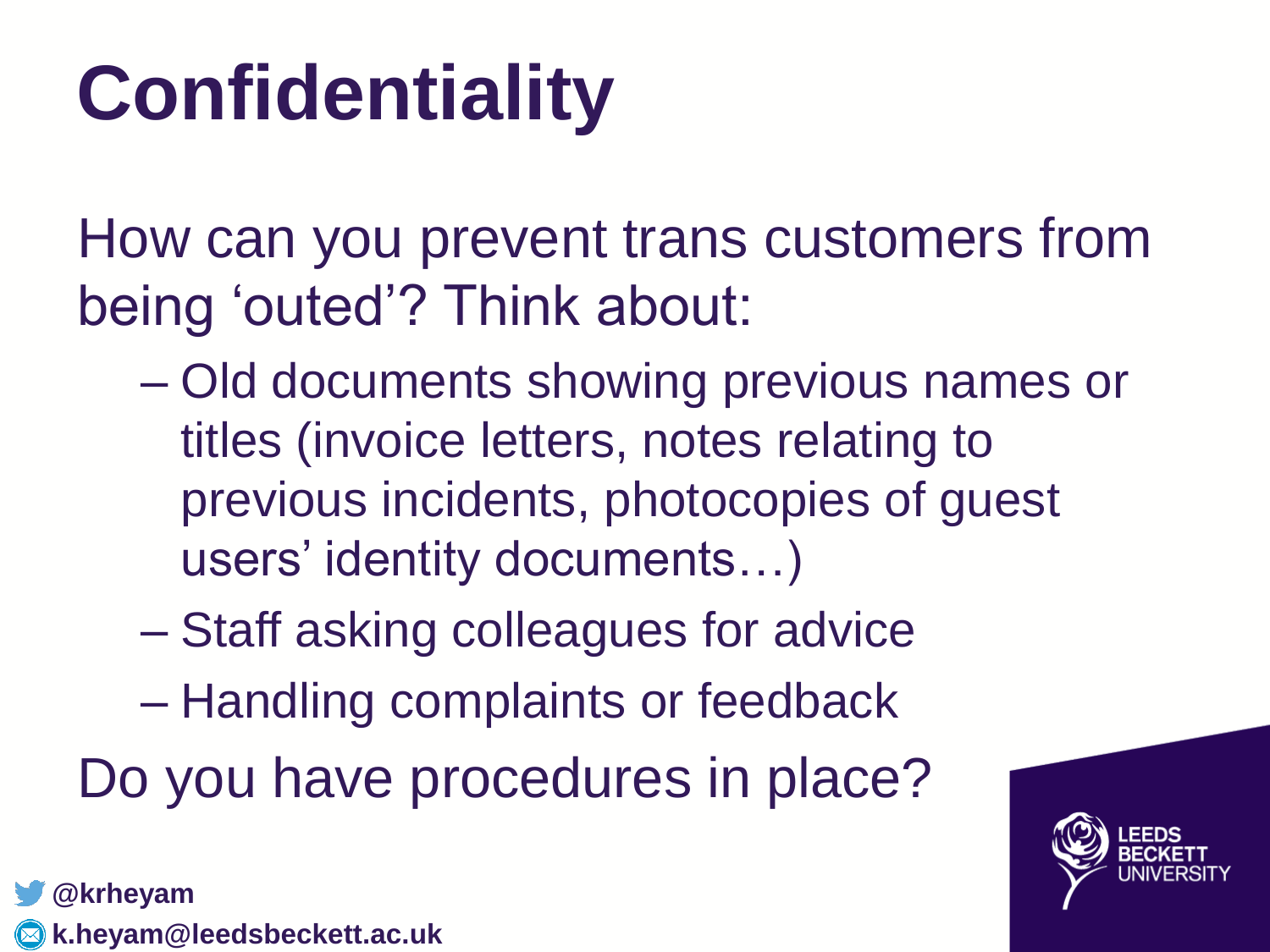### **Interpersonal situations**

- Confidence and familiarity
- Describing/addressing customers
	- Use gender-neutral language/descriptors
	- Avoid 'Sir' and 'Madam'
- Toilets
	- Make no assumptions
	- Responding to complaints:
	- 1. Establish basis of complaint
	- 2. If no harassment has occurred, stand up for trans customers
	- 3. Signpost complainer elsewhere don't penalise trans customers

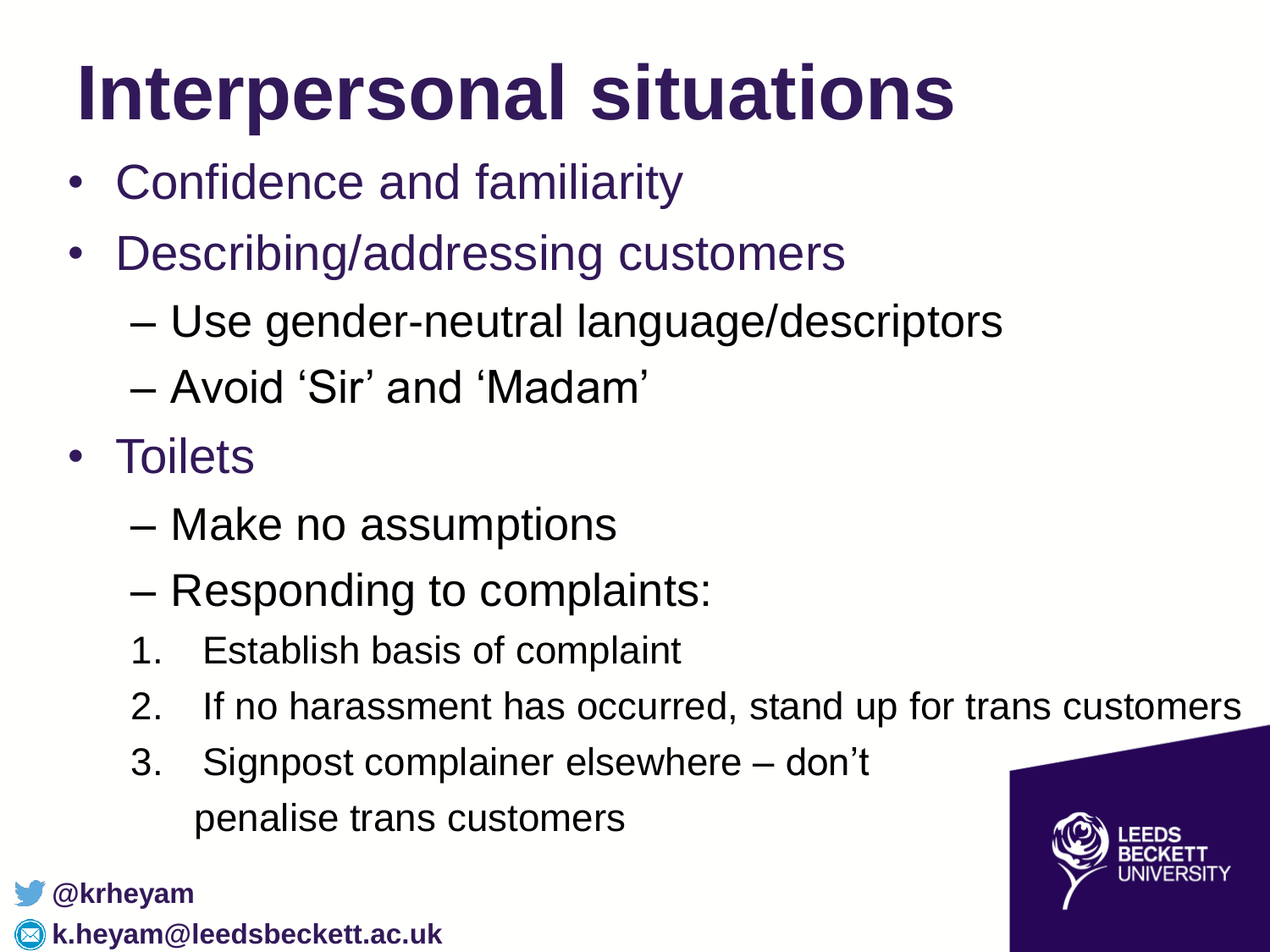# **Signals of inclusion**

- Normalise pronoun requests
- Include all letters of LGBT
- Inclusive documentation, policies, forms etc. ('they' rather than 'he/she')



**T-shirt courtesy of Action for Trans Health:**  http://www.ebay.co.uk/usr/act4transhealth

• Toilets